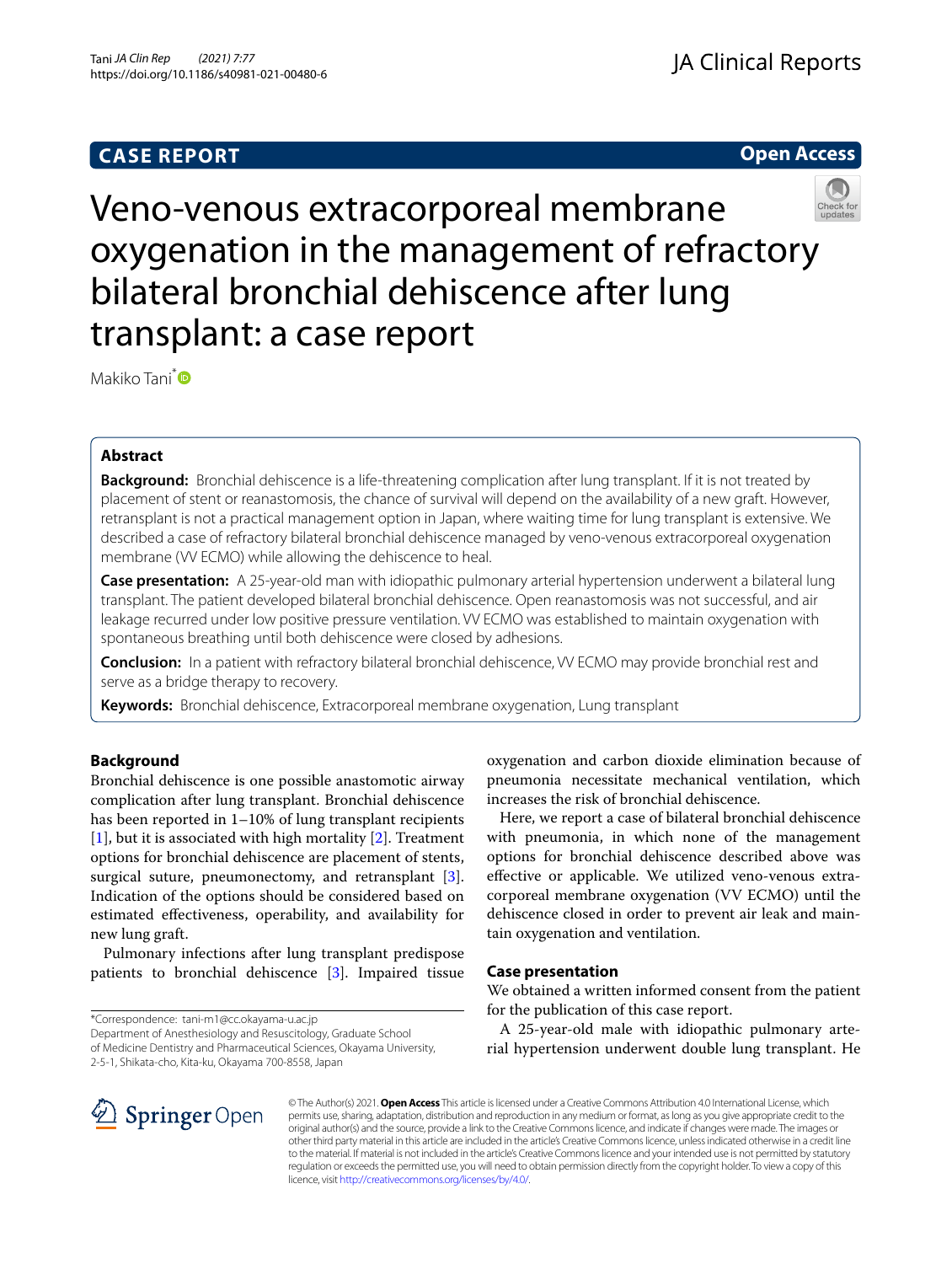was extubated on postoperative day (POD) 4 uneventfully other than 2 days being febrile. However, CT scan on POD 6 revealed fltration in both lungs. We diagnosed the fltration as pneumonia due to Pseudomonas aerginosa, Enterobacter, and methicillin-resistant Staphylococcus aureus, and administered antibiotics specifc to the bacteria. On POD 17, a chest X-ray revealed right-sided pneumothorax, and a chest tube was inserted into the right chest cavity. A subsequent CT scan revealed bilateral bronchial dehiscence (Fig. [1\)](#page-1-0) and adhesion of pulmonary arteries (PAs) into the bronchus.

The patient was transferred to the operating room for emergency surgical inspection. With ECMO on standby, general anesthesia was induced. The trachea was intubated with a double lumen tube. Bronchoscopy was performed before surgery which revealed dehiscence of bilateral bronchial anastomosis.

Surgical inspection revealed both-sided bronchial dehiscence and adhesion of the left PA to the left bronchus. Due to a risk of PA penetration into the bronchus, the dehiscence could not be sutured circumferentially. Then, the dehiscence was repaired with partial suture combined with omentoplasty and thymus wrapping under mechanical ventilation. We did not establish ECMO or cardiopulmonary bypass due to concerns that bleeding from the PA could become uncontrollable due to anticoagulation. A tracheostomy was also performed at the end of the surgery. There was no pneumothorax or air leakage from the bilateral chest tubes.

After the surgery, we attempted to wean the patient from ventilator support to minimize positive pressure on the repair site. However, respiratory suppression by high dose sedatives (propofol 250 mg/h, morphine 6 mg/h, and dexmedetomidine 0.5 mcg/kg/h) to prevent coughing and impaired oxygenation due to pneumonia expiratory pressure  $3-5$  cmH<sub>2</sub>O, pressure control  $5-8$  $cmH<sub>2</sub>O$ ) with inhaled nitric oxide. The patient spent 3 days with no air leakage. On POD 21, massive air leakage appeared from both chest tubes under peak inspiratory pressure (PIP) 13  $\text{cm}H_2\text{O}$ . Ineffective ventilation due to air leakage as well as pneumonia deteriorated the gas exchange to  $PaO<sub>2</sub>$  70 mmHg,  $PaCO<sub>2</sub>$  100 mmHg ( $F<sub>1</sub>O<sub>2</sub>$ 1.0, positive end-expiratory pressure 8 cmH<sub>2</sub>O, PIP 15 cmH<sub>2</sub>O). Hypercarbia necessitated emergent installation of VV ECMO through both femoral veins, and positive airway ventilation was discontinued. The patient was assisted with VV ECMO while breathing spontaneously through the tracheostomy, resulting in improved gas exchange and cessation of air leakage.

Placement of stents and re-opening for exploration were management options for the dehiscence; however, we decided neither was indicated for the patient because of PA adhesion and concern of subsequent PA perforation into the bronchus. Retransplant for this patient was theoretically a treatment option; however, retransplant was not practical because of the paucity of lung donors in Japan.

During ECMO support, we tolerated partial flow  $(60-70\%$  of total flow and  $4L/min$  sweep gas) as to not administer excess volume and to keep the lungs dry. We also used high flow oxygen therapy  $(F_1O_2)$  1.0 and oxygen flow rate  $20$  L/minute) for spontaneous breathing support and preventing lung collapse, and  $PaO<sub>2</sub>$  80s mmHg and PaCO<sub>2</sub> 40s mmHg were maintained. In addition, activated clotting time (ACT) was controlled at approximately 150 seconds to prevent bleeding particularly from the anastomosis site and tracheostomy.

Under VV ECMO support, we provided conservative therapy for the patient. Intravenous morphine was



<span id="page-1-0"></span>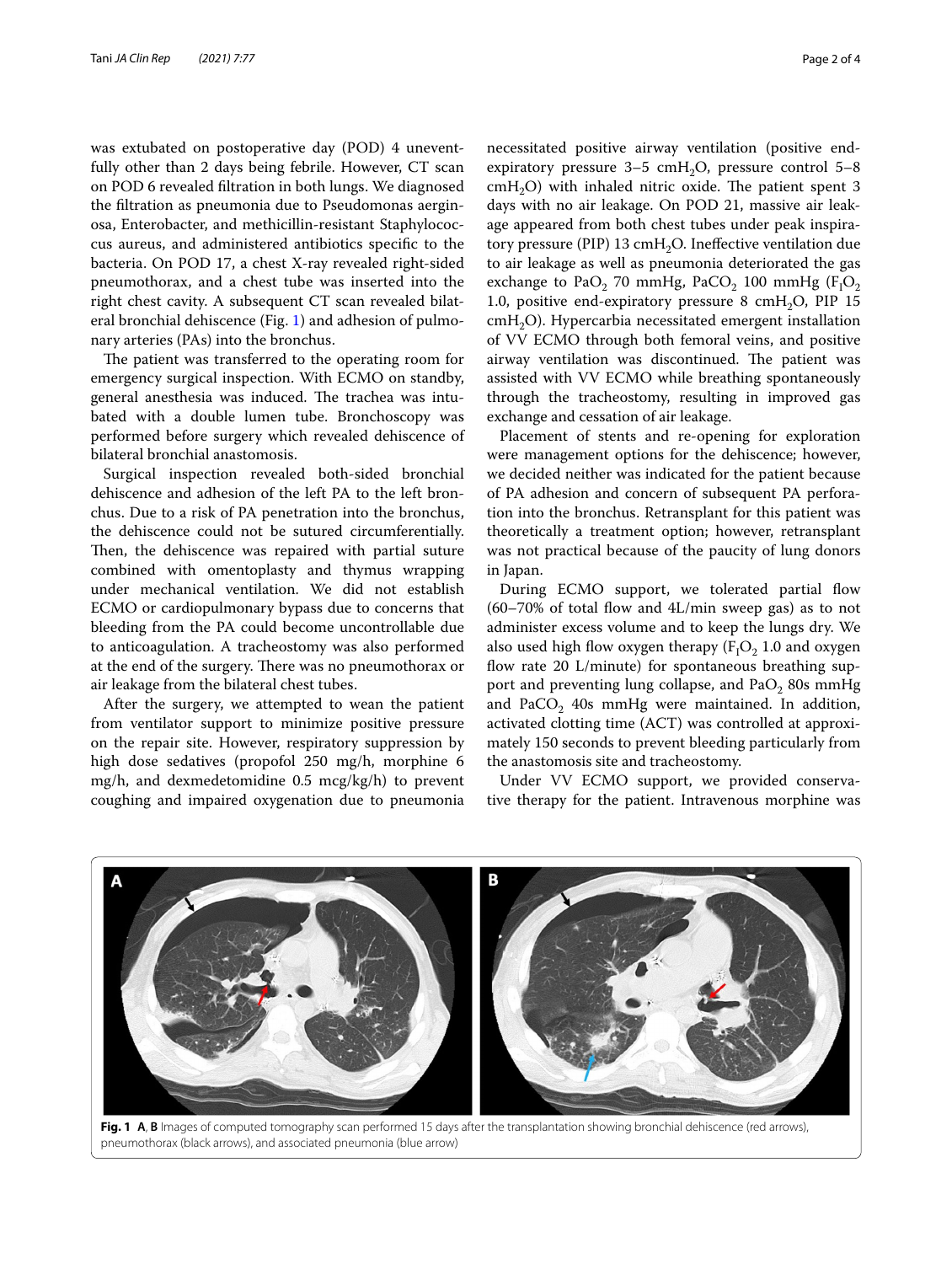continued for suppressing cough and avoiding high pressure on the repair lesions. Instead, sputum was removed with bronchoscopy every four hours. We awakened the patient in the daytime and encouraged physical therapy to prevent muscle atrophy and improve pulmonary function. Antibiotics were continued for pneumonia.

On POD 29, improvement of bronchial dehiscence was confrmed by bronchoscopy and CT scan (Fig. [2](#page-2-0)A, B); however, bilateral pneumonia remained. After the pneumonia improved, the patient was successfully weaned from ECMO on POD 32, the twelfth day after ECMO installation. The patient could maintain oxygenation (PaO<sub>2</sub> 81mmHg) and carbon dioxide removal (PaCO<sub>2</sub> 38 $m$ mHg) by high-flow oxygen therapy ( $F_1O_2$  0.9 and oxygen flow 20L/minute). ECMO circuit exchange was necessary twice due to blood clots within the artifcial lung during the 12 days. However, the patient had neither embolic nor hemorrhagic complications. He was discharged from the intensive care unit after 1 month.

## **Discussion**

This is a case of bilateral bronchial dehiscence with respiratory failure which resolved after 12 days of VV ECMO support, despite the fact that the sites of dehiscence were not completely repaired surgically.

Management of patients with repaired bronchial dehiscence and respiratory failure is challenging because there is a management dilemma. Airway pressure should be minimized to protect repaired anastomosis, whereas adequate respiratory support is required to maintain oxygenation and ventilation. Implementing VV ECMO for patients with bronchial dehiscence has two benefts: (1) Infuence on the surgical repair of the bronchial dehiscence by inspiratory positive airway pressure can be reduced. Positive airway pressure decreases pul-monary blood flow and worsens bronchial ischemia [\[4](#page-3-3)]. In addition, reduction of pulmonary shear stress has a protective efect on bronchial healing [[5\]](#page-3-4). (2) Reduced oxygenation and carbon dioxide elimination induced by respiratory failure were substituted.

There is no clear consensus on treatment for bronchial dehiscence, and management practice depends on the severity of the dehiscence and associated complications [[6\]](#page-3-5). For cases with large dehiscence or cases of failed stent placement, surgical repair is considered. However, surgical repair in such cases is difficult due to the presence of infection and ischemia, resulting in high failure rate and poor outcome [[6,](#page-3-5) [7\]](#page-3-6). If the management mentioned above is not successful, allograft resection or re-transplant could be therapeutic options. In this case, these strategies were considered when air leakage recurred after surgical repair; however, neither strategy was adopted. The bronchial dehiscence was both-sided, and both grafts were afected by an infection. A one-sided allograft resection would not have been tolerable. Furthermore, the waiting time for a lung transplant did not depend on the allocation score in Japan, as the average waiting time was about 900 days in Japan. Thus, emergency re-transplant was not a viable option.

For reviving the impaired allografts, management strategy during ECMO support was critical. First, we set the lower ACT goal of heparinization for ECMO than the popular ACT range of 180-200 seconds with the aim of preventing hemorrhage [[8\]](#page-3-7). Hemorrhage from anastomosis and tracheostomy could be life-threatening in this case. Second, we started physical therapy while the patient was on ECMO support to improve respiratory function. There are some complications from physical therapy combined with ECMO, such as a decrease in peripheral oxygen saturation, cannula fracture, and obstructive thrombus in return cannula [[9](#page-3-8)]; however, physical therapy together with ECMO is relatively safe



<span id="page-2-0"></span>**Fig. 2 A**, **B** The follow-up CT scan 12 days after the surgical repair revealing good healing of the bilateral dehiscence (red arrows)